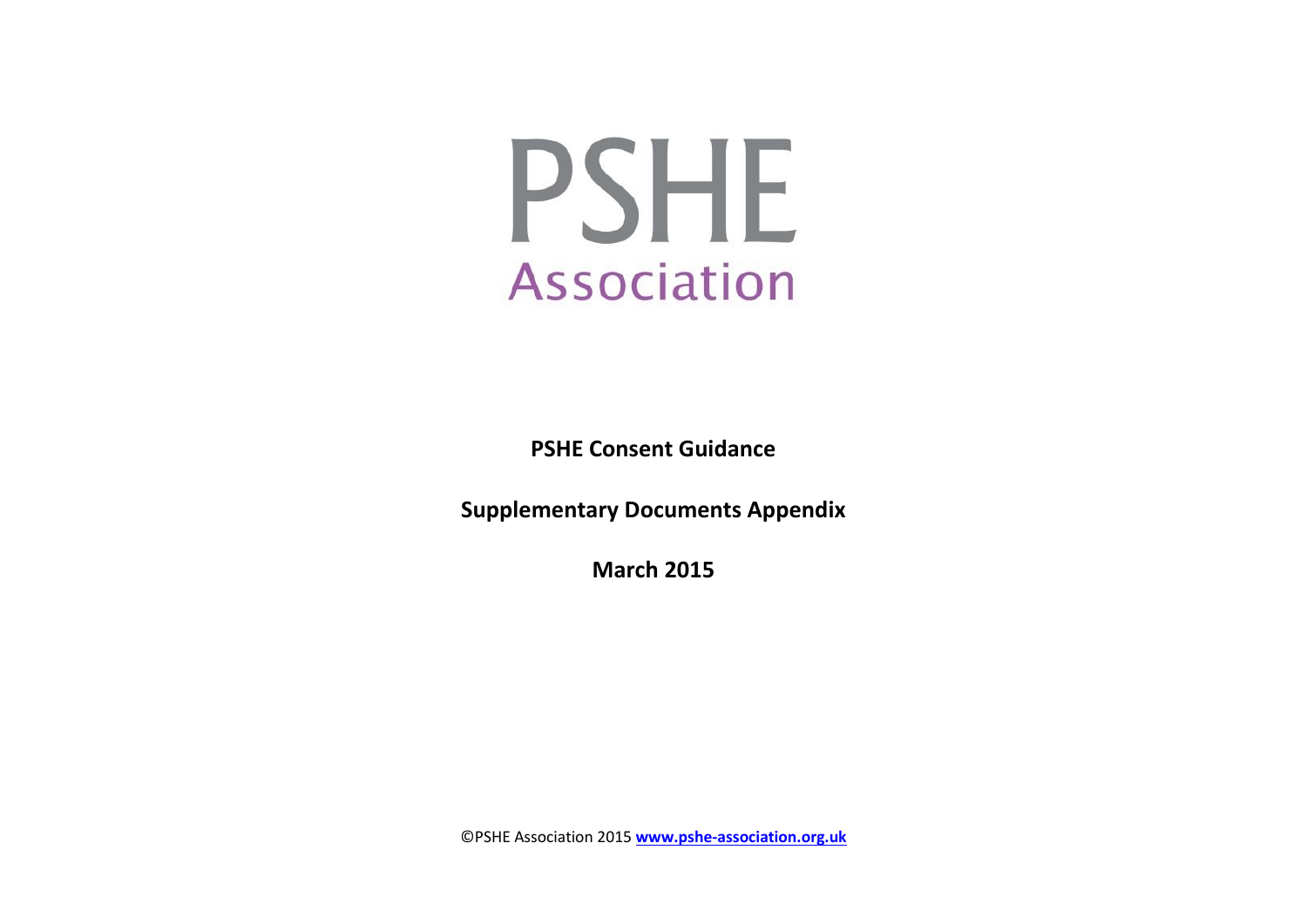## **'Then and Now' self-assessment sheet: Lesson 1: Introducing and recognising consent**

| My self-assessment against the learning outcomes                                      |                           | Low          |                         |   |                         | High |
|---------------------------------------------------------------------------------------|---------------------------|--------------|-------------------------|---|-------------------------|------|
| 1. I understand what consent means and why it is so important.                        | <b>Before the session</b> | $\mathbf{1}$ | $2 \quad 3$             |   | $\overline{\mathbf{A}}$ | -5   |
|                                                                                       | After the session         | $\mathbf{1}$ | $\overline{2}$          | 3 | 4                       | -5   |
| 2. I can recognise when someone is consenting and when they are not.                  | <b>Before the session</b> | $\mathbf{1}$ | $\overline{\mathbf{2}}$ | 3 |                         | -5   |
|                                                                                       | After the session         |              | $1 \quad 2 \quad 3$     |   | 4                       | -5   |
| 3. I understand how consent is sought, given and not given in a healthy relationship. | <b>Before the session</b> | $\mathbf{1}$ | $2^{\circ}$             | 3 | 4                       | -5   |
|                                                                                       | After the session         | $\mathbf 1$  | $2 \quad 3$             |   | 4                       | -5   |
| 4. I know what to say and do to seek the consent of another person.                   | <b>Before the session</b> | $\mathbf{1}$ | $2 \quad 3$             |   | $\mathbf{A}$            | -5   |
|                                                                                       | After the session         | $\mathbf{1}$ | $\overline{2}$          | 3 |                         | 5    |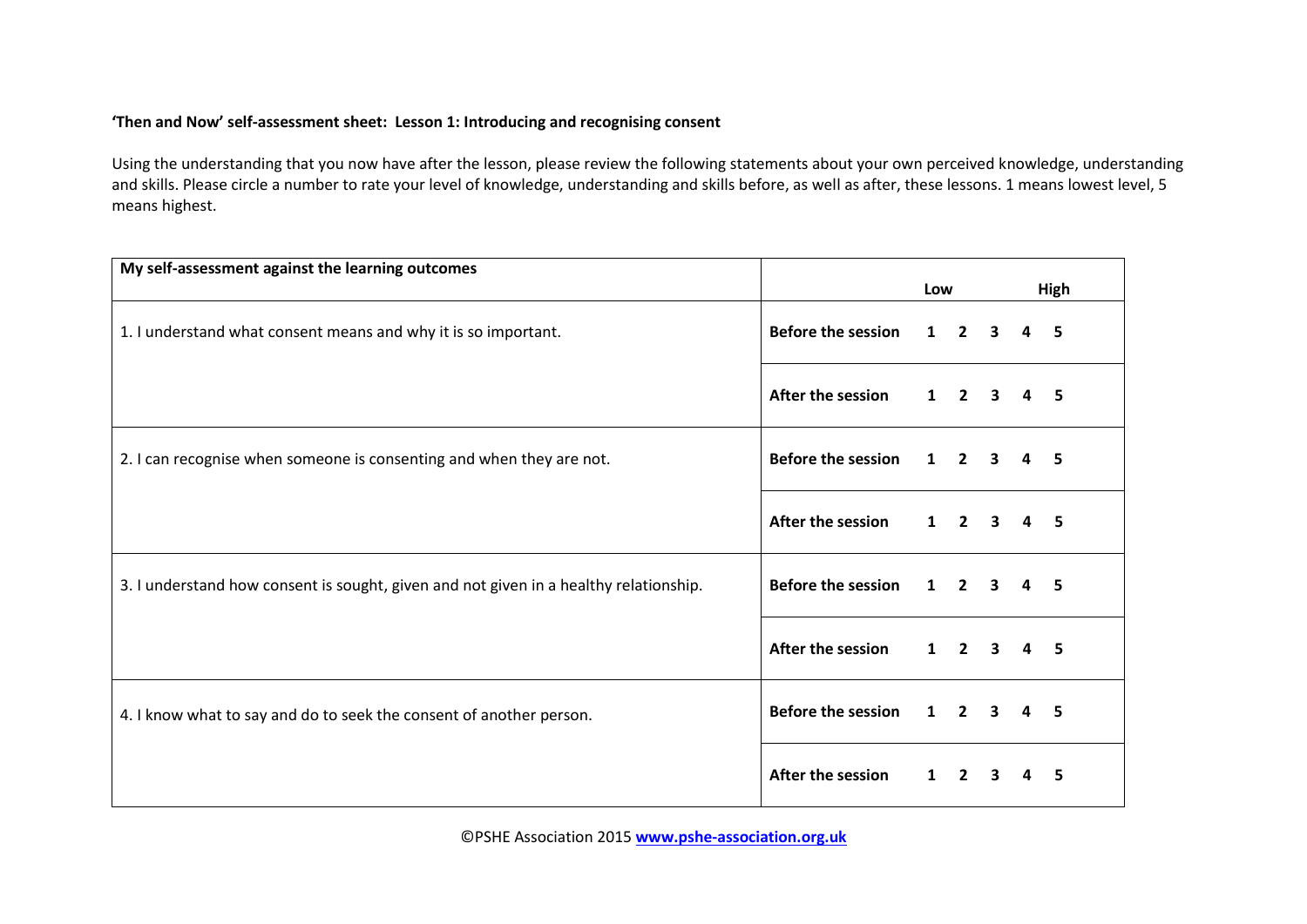## **'Then and Now' self-assessment sheet: Lesson 2: Consent and the Law**

| My self-assessment against the learning outcomes                                                                                       |                           | Low          |                         |              |                | High |
|----------------------------------------------------------------------------------------------------------------------------------------|---------------------------|--------------|-------------------------|--------------|----------------|------|
| 1. I understand what consent means, both legally and ethically, and why it is so important.                                            | <b>Before the session</b> |              | $1\quad 2$              | $\mathbf{3}$ | 4              | 5    |
|                                                                                                                                        | After the session         |              | $1 \quad 2$             |              | 4              | 5    |
| 2. I can explain what choice, freedom, and capacity to consent mean.                                                                   | <b>Before the session</b> | $\mathbf{1}$ | $2 \quad 3$             |              | 4              | 5.   |
|                                                                                                                                        | After the session         |              | $1 \quad 2 \quad 3$     |              | $\overline{a}$ | -5   |
| 3. I can discuss legal and moral issues through scenarios relating to consent                                                          | <b>Before the session</b> | $\mathbf{1}$ | $\overline{2}$          |              |                | 5.   |
|                                                                                                                                        | After the session         | $\mathbf{1}$ | $\overline{\mathbf{2}}$ | $\mathbf{3}$ | 4              | 5    |
| 4. I understand the legal age of consent and that most young people do not have sex until<br>after they have passed the age of consent | <b>Before the session</b> |              | $1 \quad 2 \quad 3$     |              | 4              | -5   |
|                                                                                                                                        | After the session         | 1            | $\overline{2}$          |              | 4              | 5    |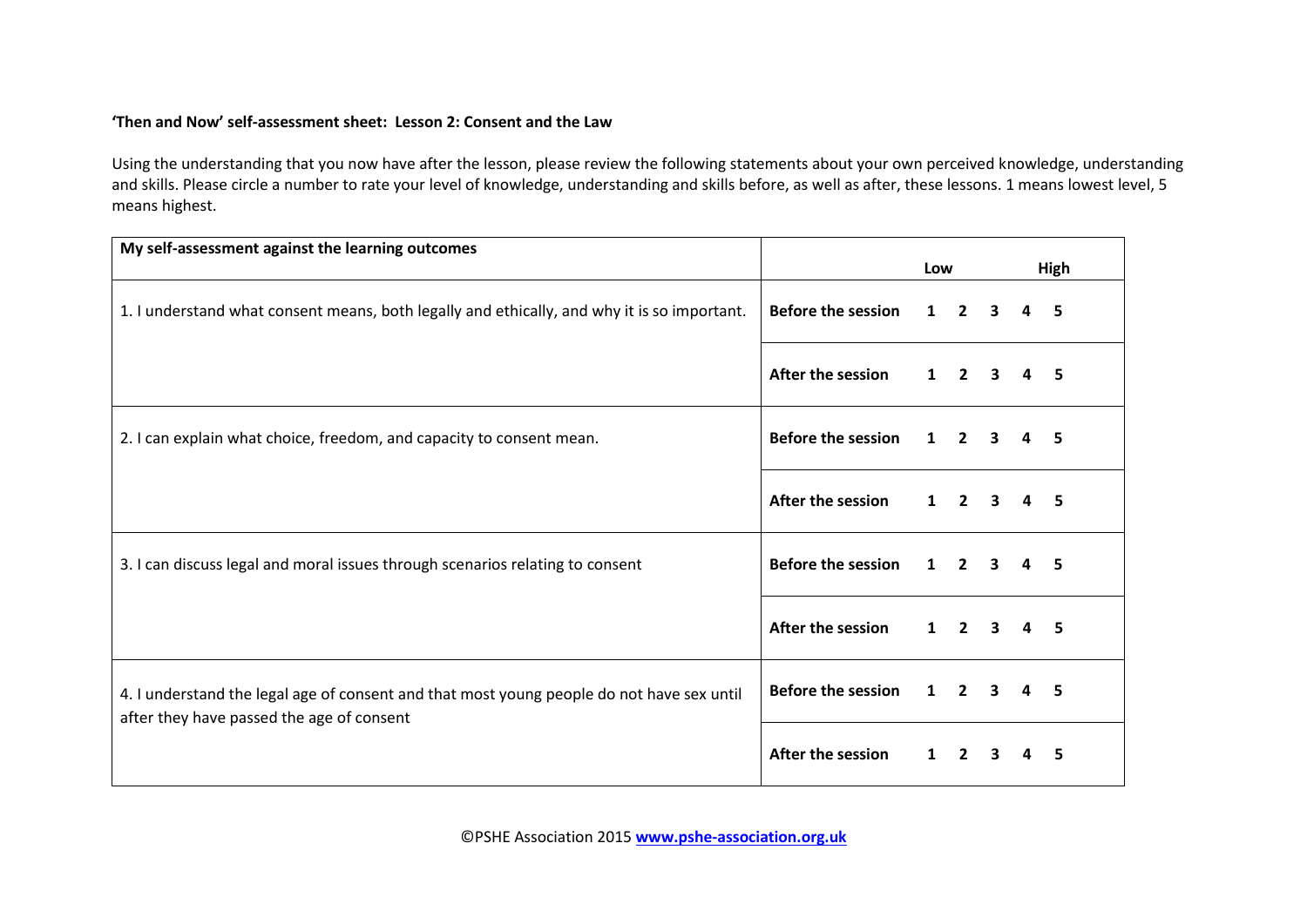## **'Then and Now' self-assessment sheet: Lesson 3: Avoiding assumptions relating to consent**

| My self-assessment against the learning outcomes                                                                      |                           | Low          |                |                         |   | High |
|-----------------------------------------------------------------------------------------------------------------------|---------------------------|--------------|----------------|-------------------------|---|------|
| 1. I understand that consent should never be assumed and should never be treated as a<br>'one-off'.                   | <b>Before the session</b> | $\mathbf{1}$ | $\overline{2}$ | 3                       | 4 | 5    |
|                                                                                                                       | After the session         | $\mathbf 1$  | $\overline{2}$ | 3                       |   | 5    |
| 2. When seeking another's consent, I know how to avoid assuming consent.                                              | <b>Before the session</b> | $\mathbf{1}$ | $\overline{2}$ | 3                       |   | 5    |
|                                                                                                                       | After the session         | $\mathbf{1}$ | $\overline{2}$ | $\overline{\mathbf{3}}$ | 4 | 5    |
| 3. I know that when being asked to give my consent, I have the right to make clear what I<br>do and don't want to do. | <b>Before the session</b> | $\mathbf{1}$ | $\overline{2}$ |                         |   | 5    |
|                                                                                                                       | After the session         | $\mathbf 1$  | $\overline{2}$ | 3                       |   | .5   |
| 4. I understand that it is not my fault or my responsibility if someone mistakenly assumes                            | <b>Before the session</b> |              | $2^{\circ}$    | 3                       | 4 | 5    |
| my consent to do something I don't want to. I have strategies to manage this.                                         | After the session         | $\mathbf{1}$ | $\overline{2}$ | 3                       | 4 | 5    |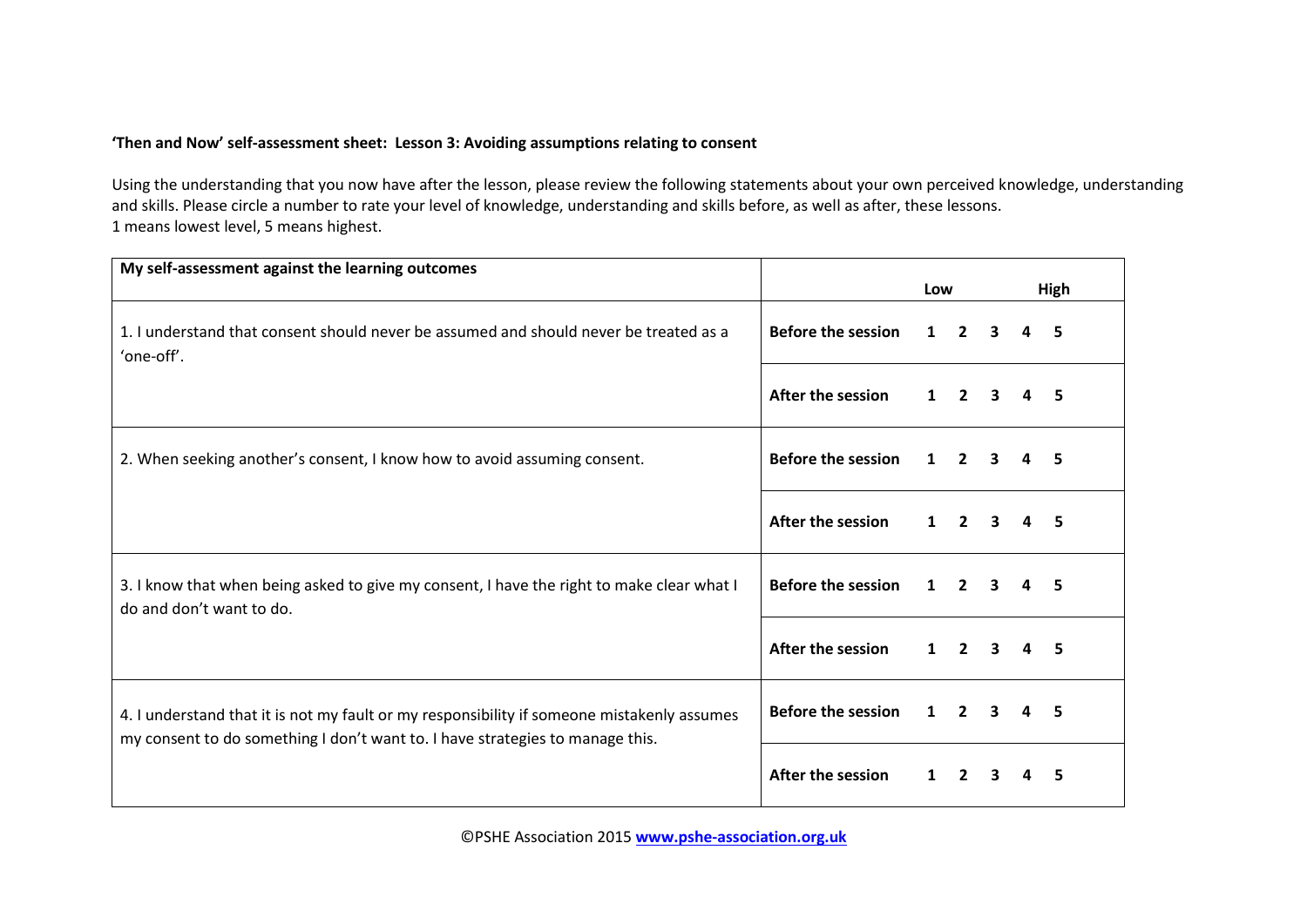## **'Then and Now' self-assessment sheet: Lesson 4: The right to withdraw consent**

| My self-assessment against the learning outcomes                                                                                            |                           | Low          |                |                         |          | High |
|---------------------------------------------------------------------------------------------------------------------------------------------|---------------------------|--------------|----------------|-------------------------|----------|------|
| 1. I understand that we all have the right to withdraw our consent at any time and that this<br>must be respected.                          | <b>Before the session</b> | $\mathbf{1}$ | $2^{\circ}$    | 3                       | 4        | 5    |
|                                                                                                                                             | After the session         | 1            | $\overline{2}$ |                         | 4        | 5    |
| 2. I know that just because someone agreed to something previously doesn't mean they<br>will always agree to it and this must be respected. | <b>Before the session</b> | $\mathbf{1}$ | $\mathbf{2}$   |                         |          | 5    |
|                                                                                                                                             | After the session         | $\mathbf{1}$ | $\mathbf{2}$   | $\mathbf{3}$            | 4        | 5    |
| 3. I know that everyone has the right to say 'I have changed my mind' and this must be<br>respected.                                        | <b>Before the session</b> | $\mathbf 1$  | $\overline{2}$ |                         |          | 5    |
|                                                                                                                                             | After the session         | 1            | $2^{\circ}$    | 3                       | 4        | 5    |
| 4. I understand that there can be no excuses for not respecting someone's right to change                                                   | <b>Before the session</b> | $\mathbf{1}$ | $\mathbf{2}$   | $\overline{\mathbf{3}}$ | $\Delta$ | 5    |
| their mind, or to not give or withdraw their consent.                                                                                       | <b>After the session</b>  |              | $\mathbf{z}$   |                         |          |      |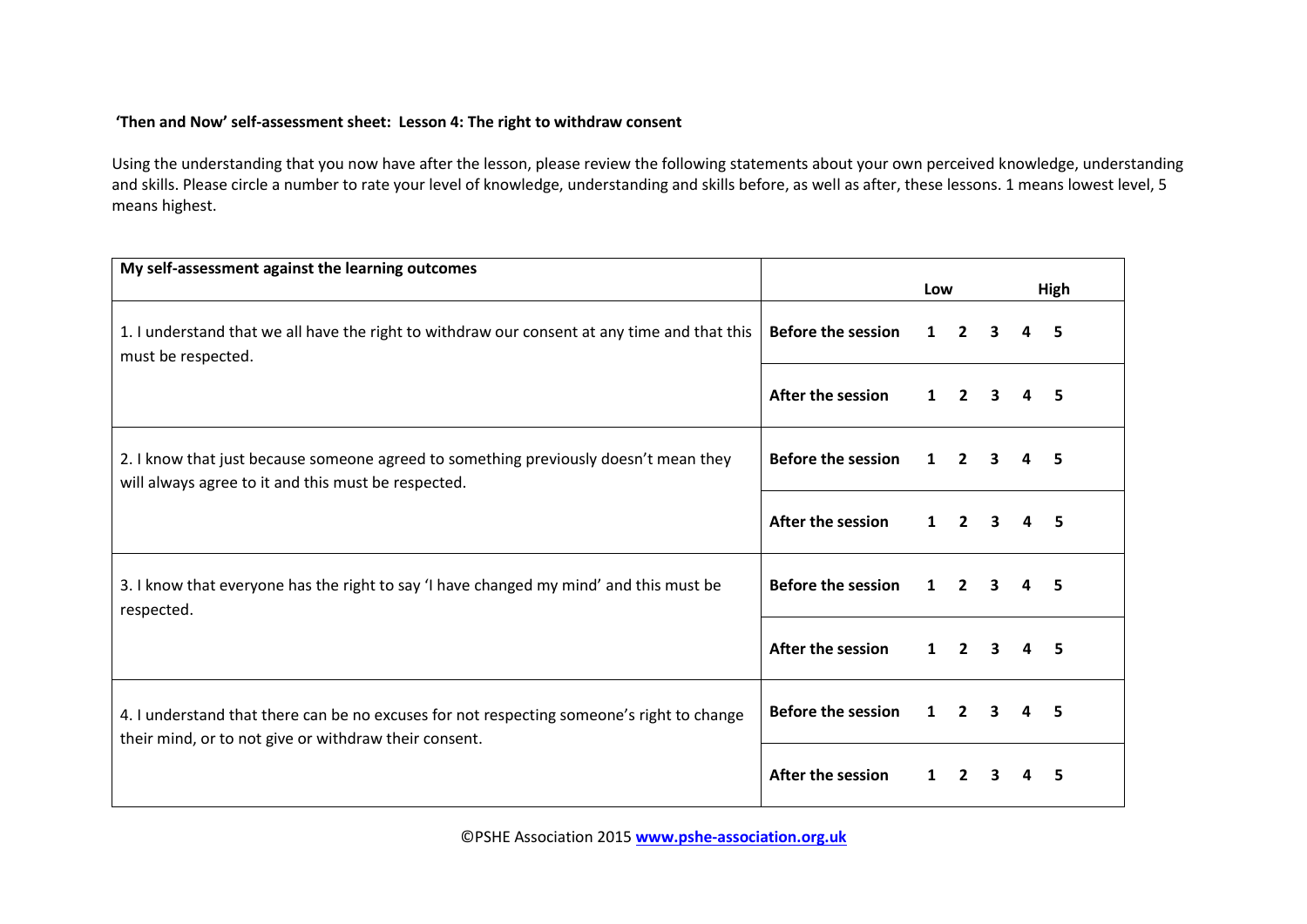### **'Then and Now' self-assessment sheet: Lesson 5: Capacity to consent**

| My self-assessment against the learning outcomes                                                                                                        |                           | Low |                     |                         | High |
|---------------------------------------------------------------------------------------------------------------------------------------------------------|---------------------------|-----|---------------------|-------------------------|------|
| 1. I understand that if someone does not have the freedom or capacity to agree by choice,<br>no-one has the right to assume they are consenting.        | Before the session 1 2 3  |     |                     |                         |      |
|                                                                                                                                                         | After the session         |     | $1\quad 2$          | 3                       |      |
| 2. I understand that trying to make someone more vulnerable or misleading someone to<br>make them trust me is wrong, and can be a very serious offence. | <b>Before the session</b> |     | $1 \quad 2 \quad 3$ |                         |      |
|                                                                                                                                                         | After the session         |     | $1\quad 2$          | $\overline{\mathbf{3}}$ |      |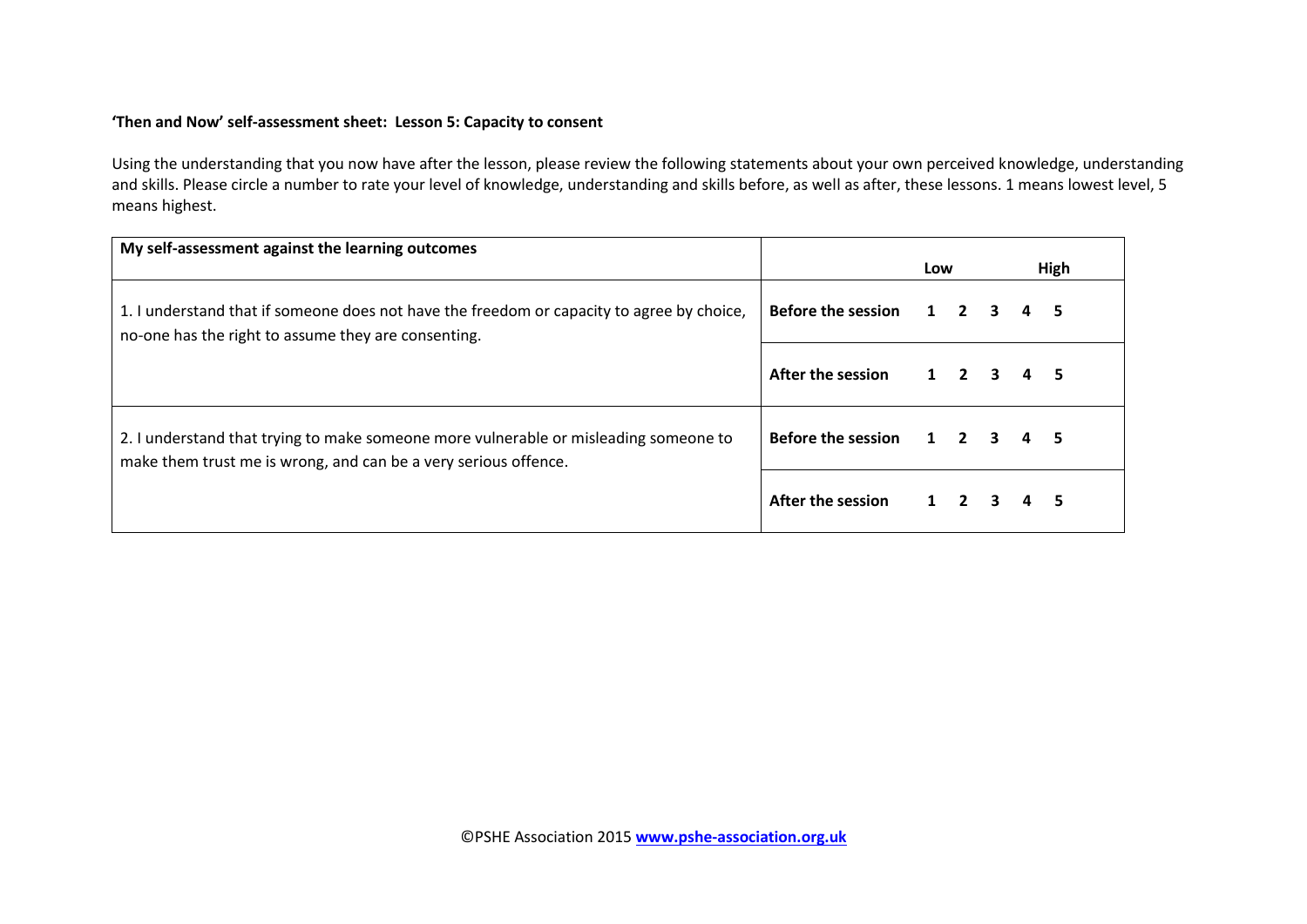## **'Then and Now' self-assessment sheet: Lesson 6: Persuasion, pressure and coercion**

| My self-assessment against the learning outcomes                                                                                                                                                 | Low                       |              |                | High |  |   |
|--------------------------------------------------------------------------------------------------------------------------------------------------------------------------------------------------|---------------------------|--------------|----------------|------|--|---|
| 1. I am able to ask someone to give their consent without putting them under pressure and I<br>know they have the right to say no and to have their decision respected; they do not have to      | <b>Before the session</b> | $\mathbf{1}$ | $\overline{2}$ | 3    |  | 5 |
| justify it.                                                                                                                                                                                      | After the session         |              | $\overline{2}$ |      |  |   |
| 2. I can recognise when others feel uncomfortable or under pressure and when someone is<br>putting me under pressure.                                                                            | <b>Before the session</b> |              | $\overline{2}$ |      |  |   |
|                                                                                                                                                                                                  | After the session         | $\mathbf 1$  | $\overline{2}$ | 3    |  | 5 |
| 3. I understand that I have a right not to give my consent if I don't feel something is ok for me.                                                                                               | <b>Before the session</b> |              | $\overline{2}$ |      |  |   |
|                                                                                                                                                                                                  | After the session         |              | $\overline{2}$ | 3    |  |   |
| 4. I understand that no one has the right to intimidate someone into giving their 'consent', as<br>such an agreement is not consent and that sexual activity following such a threat is illegal. | <b>Before the session</b> |              | $\mathbf{2}$   | 3    |  | 5 |
|                                                                                                                                                                                                  | After the session         |              |                |      |  |   |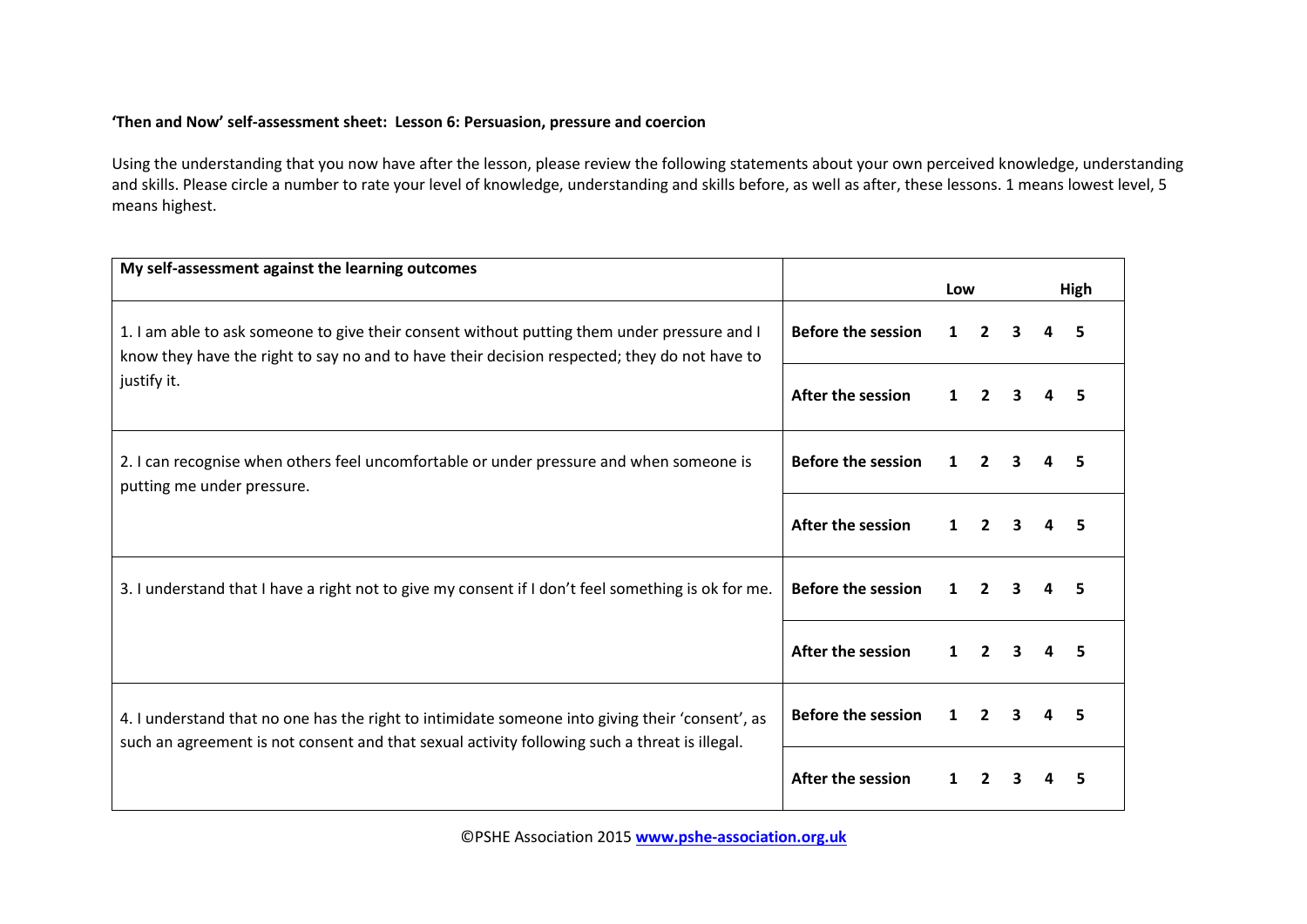## **'Then and Now' self-assessment sheet: Lesson 7: Sexual Images and Consent**

| My self-assessment against the learning outcomes                                            |                           | Low |                     |   | High |
|---------------------------------------------------------------------------------------------|---------------------------|-----|---------------------|---|------|
|                                                                                             |                           |     |                     |   |      |
| 1. I understand that sharing images of someone without their permission is wrong and that I | <b>Before the session</b> |     | $1 \quad 2 \quad 3$ | 4 |      |
| should be very careful of sharing images of myself.                                         |                           |     |                     |   |      |
|                                                                                             | After the session         |     | $1 \quad 2 \quad 3$ | 4 | 5    |
|                                                                                             | Before the session 1 2 3  |     |                     | 4 |      |
| 2. I can explain the law relating to sharing sexual images.                                 |                           |     |                     |   |      |
|                                                                                             | After the session         |     | $1 \quad 2 \quad 3$ |   |      |
|                                                                                             |                           |     |                     |   |      |
| 3. I recognise that pornography does not always reflect good examples of consensual         | Before the session 1 2 3  |     |                     | 4 | 5    |
| situations.                                                                                 |                           |     |                     |   |      |
|                                                                                             | After the session         |     | $1\quad 2$          |   |      |
|                                                                                             |                           |     |                     |   |      |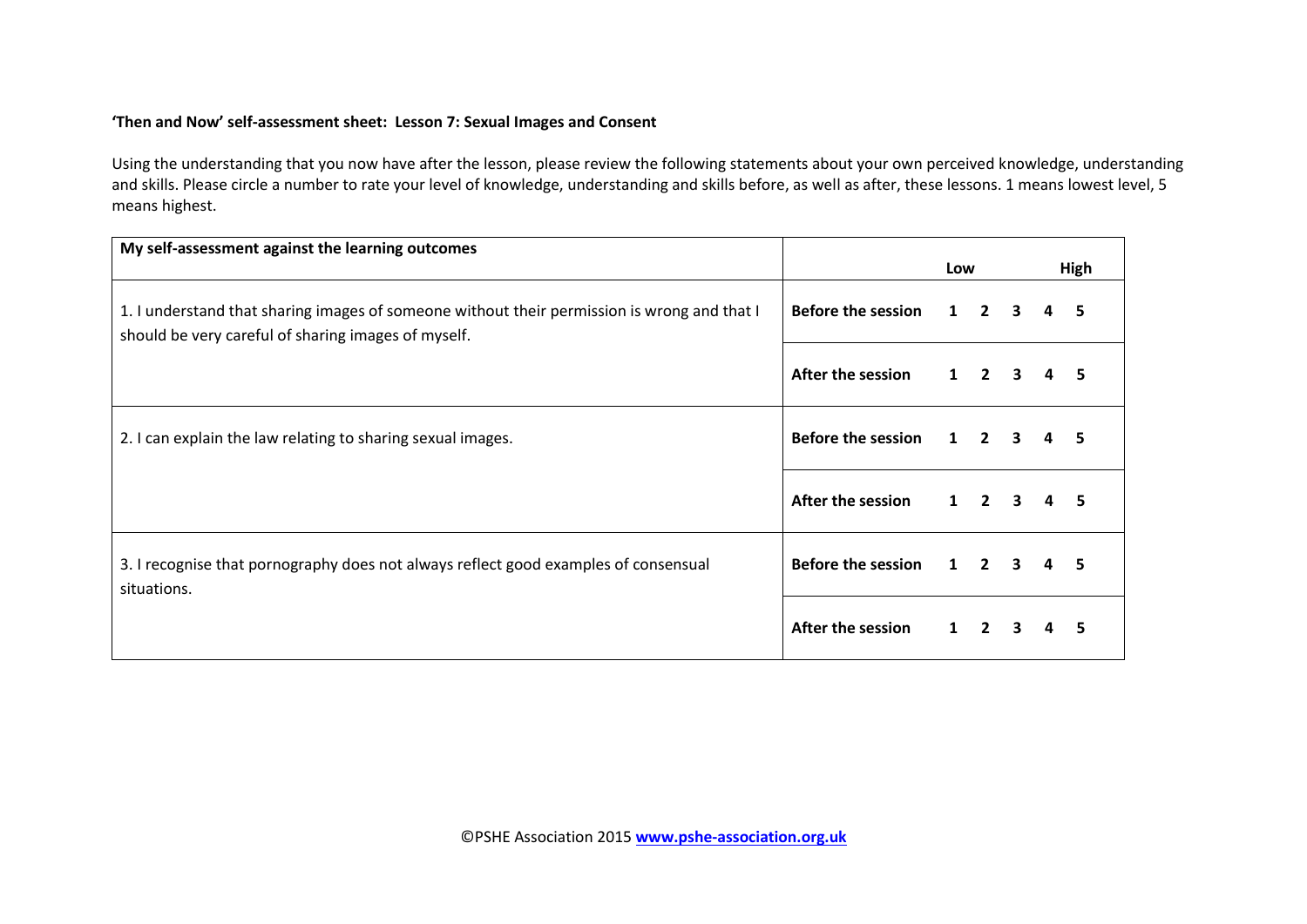## **'Then and Now' self-assessment sheet: Lesson 8: Rape Myths and victim-blaming**

| My self-assessment against the learning outcomes                                                                                                                                                   |                           | Low          |                |                         |              | High |
|----------------------------------------------------------------------------------------------------------------------------------------------------------------------------------------------------|---------------------------|--------------|----------------|-------------------------|--------------|------|
| 1. I understand the concept of 'victim blaming', I can recognise it when it's taking place and I<br>can challenge it.                                                                              | <b>Before the session</b> | $\mathbf{1}$ | $\overline{2}$ | $\overline{\mathbf{3}}$ |              | 5.   |
|                                                                                                                                                                                                    | <b>After the session</b>  | $\mathbf{1}$ | $\overline{2}$ | 3                       |              |      |
| 2. I understand that I have a responsibility not just for my own safety, but for the safety of<br>others as well.                                                                                  | <b>Before the session</b> |              | $\overline{2}$ | 3                       |              |      |
|                                                                                                                                                                                                    | After the session         | $\mathbf{1}$ | $2^{\circ}$    | $\overline{\mathbf{3}}$ | $\mathbf{A}$ | 5    |
| 3. I understand that, while I have a responsibility for my own safety, this is unconnected with<br>other people's moral and legal responsibility to respect my right to give, not give or withdraw | <b>Before the session</b> | $\mathbf 1$  | $\overline{2}$ | 3                       |              | 5    |
| my consent and my right to stay safe.                                                                                                                                                              | After the session         | $\mathbf{1}$ | $2^{\circ}$    | 3                       |              | 5    |
| 4. I recognise that, both ethically and in law, my right to be and stay safe is absolute.                                                                                                          | <b>Before the session</b> | $\mathbf{1}$ | $\overline{2}$ | 3                       |              | 5    |
|                                                                                                                                                                                                    | <b>After the session</b>  | 1            | $\overline{2}$ | 3                       |              | 5    |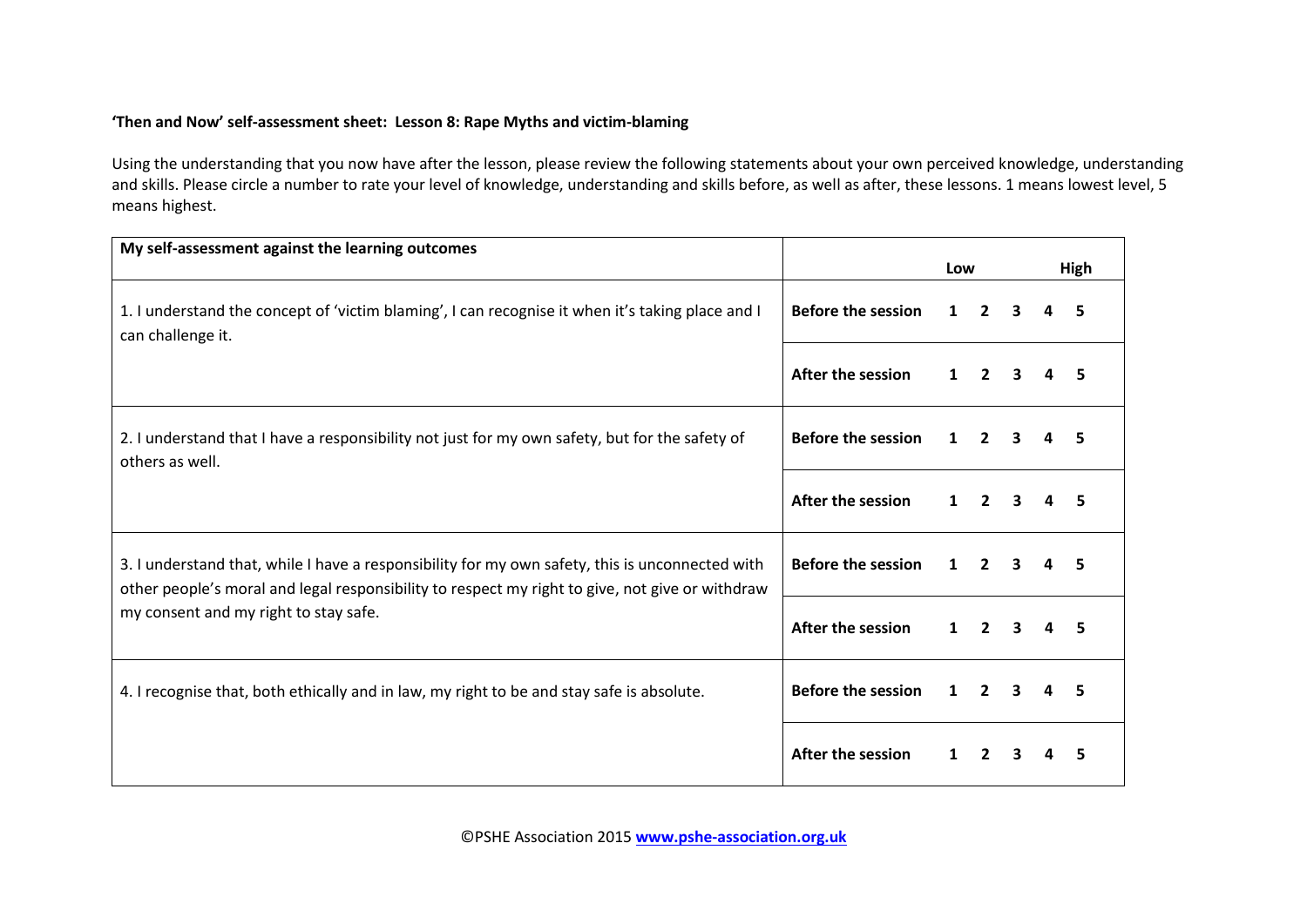# **Lesson 1 Supporting Material: Possible signs of consent<sup>1</sup>**

| Possible verbal signs of consent                | Possible verbal signs of non-consent                |
|-------------------------------------------------|-----------------------------------------------------|
| Yes                                             | No                                                  |
| I'm sure                                        | I'm not sure                                        |
| I'm excited                                     | Stop                                                |
| I want to                                       | I don't want to do that                             |
| I want to do this                               | Can you please not do that                          |
| I feel good about this                          | I thought I wanted to, but                          |
| I'm ready                                       | I don't want to do this right now                   |
| This is the right thing to do                   | I'm not ready or not sure if I'm ready              |
|                                                 | I don't want to do this anymore                     |
|                                                 | This is the wrong thing to do                       |
|                                                 |                                                     |
| Possible non-verbal signs of consent            | Possible non-verbal signs of non-consent            |
| Direct eye contact                              | Avoiding eye contact                                |
| Nodding                                         | Pushing someone away                                |
| Looking comfortable and relaxed                 | Avoiding touch                                      |
|                                                 |                                                     |
| Laughter and/or smiling                         | Shaking head                                        |
| "Open" body language, (e.g. relaxed, loose and  | Looking uncomfortable, tense, sad or fearful        |
| open arms and legs, relaxed facial expressions, | "Closed" body language, like tense, stiff or closed |
| turning towards someone)                        | arms and legs, turning away from someone            |
| Actively taking part                            | Not actively taking part                            |

 1 Adapted with permission from the work of Heather Corinna of the Scarleteen website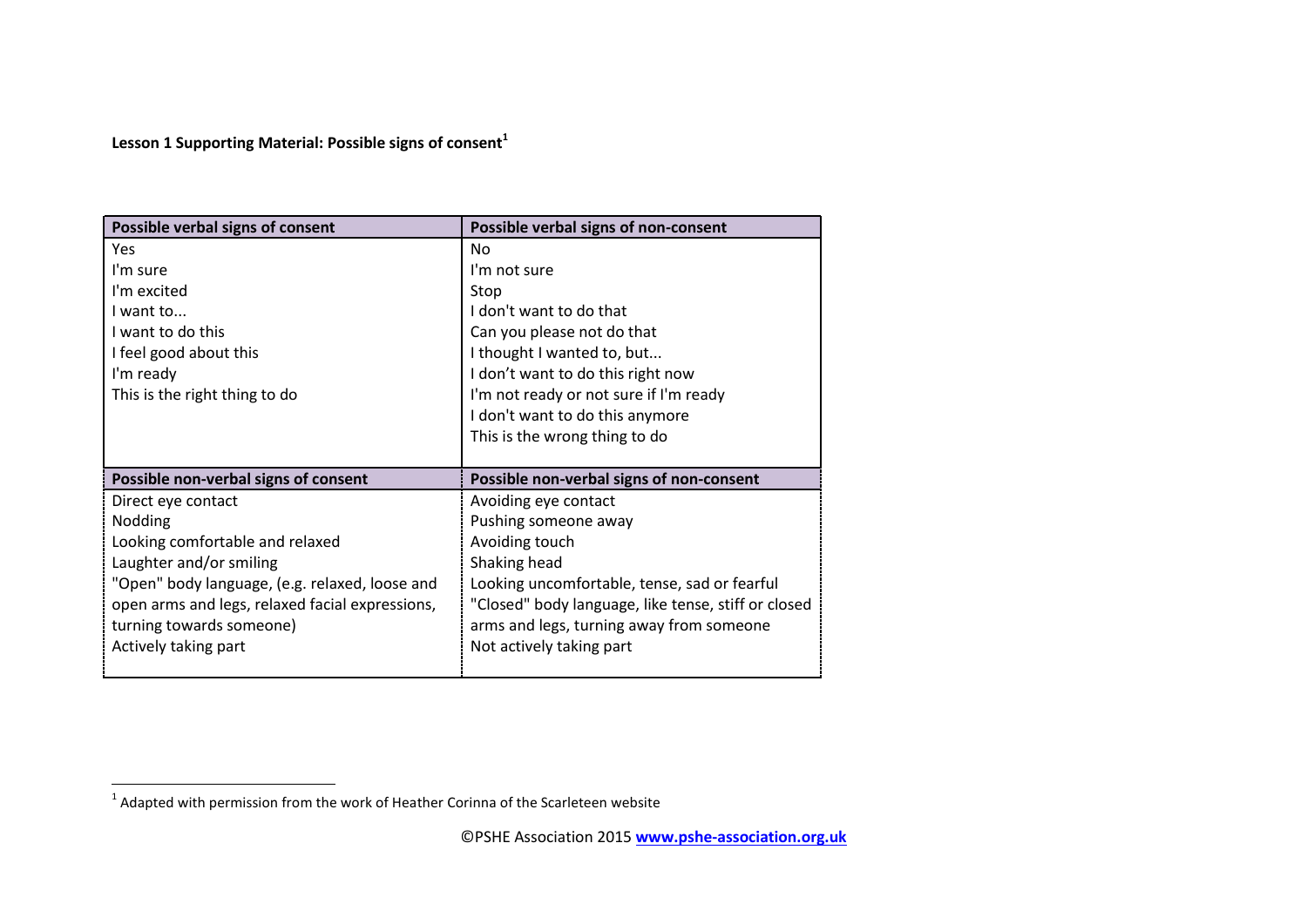#### **Lesson 2 - Discussion prompt: Consent and the law**

Imagine two young people aged 15 were talking to you.



In your group, discuss the following and make a note of the group's thoughts and ideas underneath:

- **1. If they asked their friend for advice, what do you think the friend should say? Why?**
- **2. What might be the consequences of following or failing to follow that advice?**
- **3. Does the sex, sexual orientation, gender identity or background of the two characters make a difference? Why? Should the principles of what constitutes consent not always be the same?**
- **4. Now imagine one of the two was 21 and the other 15. Does this make a difference? If so, why?**

Our group's feelings, thoughts and ideas….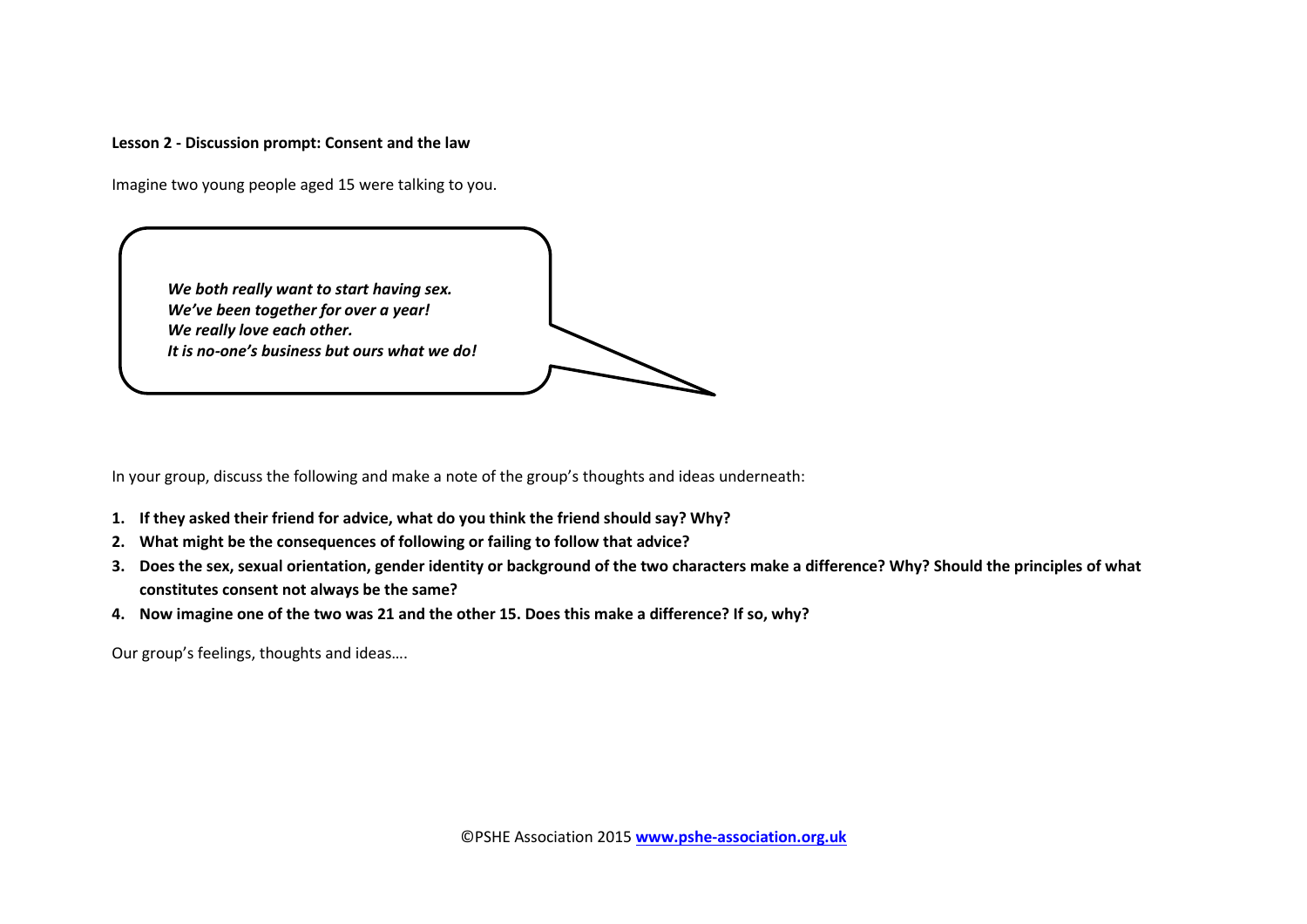#### **Lesson 4 - Discussion prompt: The right to withdraw consent**

*'What do you mean 'stop'?' 'Please stop. I want you to stop.' 'But we just got started, it was great! You can't want to stop now!' 'I've changed my mind, I don't want to.' 'You have been leading me on!' 'No I haven't!' 'You can't change your mind now!' 'I can, I just don't want to do it.' 'But it's not like it is the first time, we've done it before!' 'I know, I just don't want to now.' 'What about me! You're not being fair!' 'I know, I'm sorry, but I really don't want to.'*

In your group, discuss the following and make a note of the group's thoughts and ideas underneath:

- **What is the responsibility of the person seeking consent in this scenario?**
- **Does it matter at what point we decide to change our minds about doing something?**
- **If someone has done something before does that automatically mean we should expect them to want to do it again?**
- **Does the person who apologises in the scenario have anything to apologise for?**
- **What do you think about the term 'leading someone on'?**

Our group's thoughts and ideas….